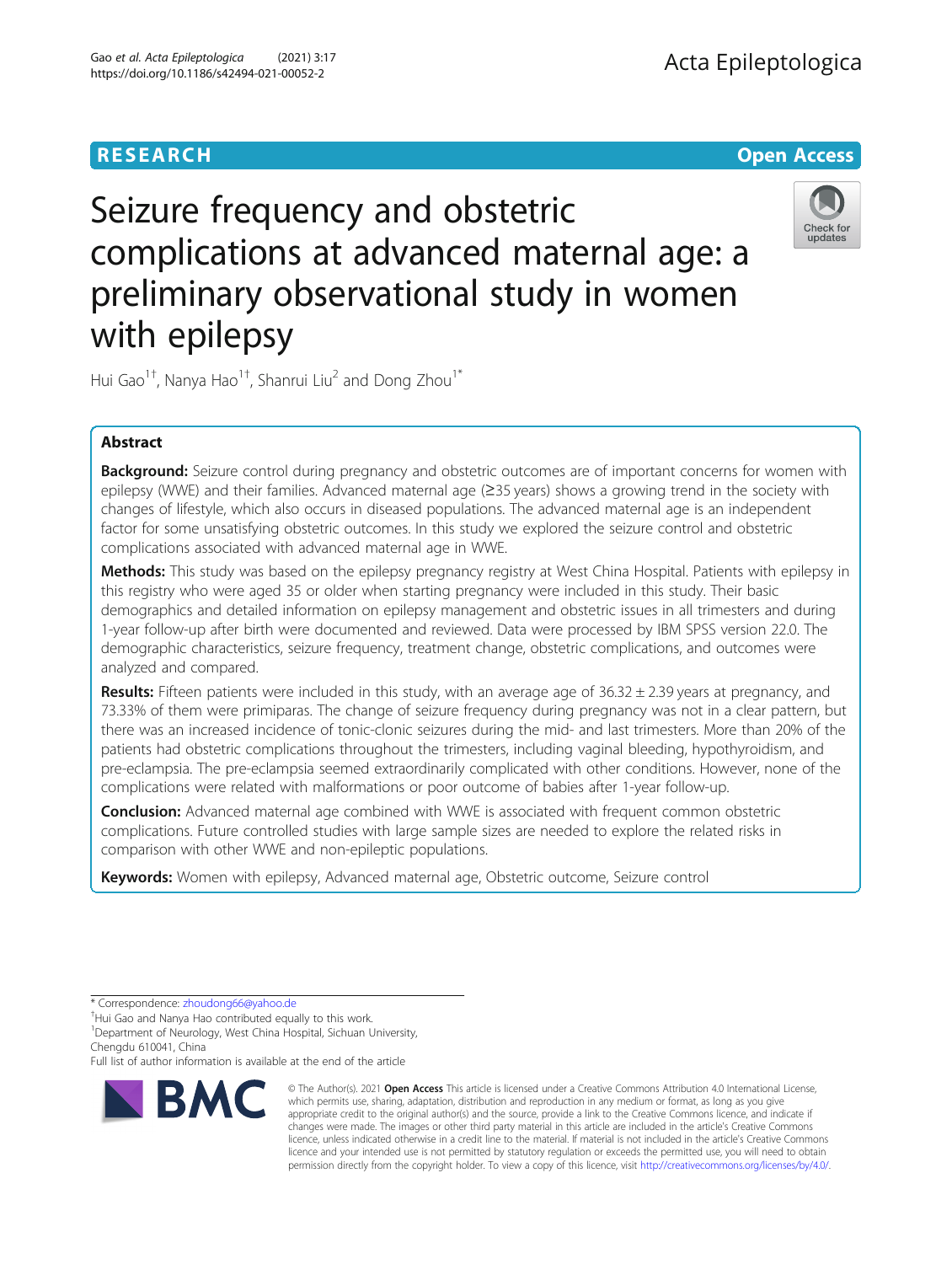# Background

Women with epilepsy (WWE) are considered to be at a high risk of complications during pregnancy [[1](#page-4-0)], although previous research has not shown a substantial increase of seizure burden during pregnancy [[2,](#page-4-0) [3\]](#page-4-0). Higher incidence of vaginal bleeding, pre-eclampsia, caesarean section, and premature delivery was observed in most WWE compared to the non-epileptic group [[4](#page-4-0)–[6](#page-4-0)], while some studies found no increased perinatal and neonatal complications  $[7-10]$  $[7-10]$  $[7-10]$ . In addition, there is a higher rate of major congenital malformation in babies of WWE, which is most likely related to the prenatal exposure to anti-seizure medications (ASM) [[11](#page-4-0)–[15](#page-4-0)].

Advanced maternal age is defined as childbearing in a woman aged 35 or older, raising obstetric concerns which are now becoming a new research field. The growing trend of advanced maternal age can be attributed to the changes in women's lifestyle and roles they play, and the development of advanced technology that aids in childbearing in multiparous women [\[16](#page-4-0)]. In China, to fight against the aging society challenge, the "one child one family" has been eliminated, and more families are making their decision to welcome the second child. However, women with advanced maternal age may have more obstetric complications and poorer obstetric outcomes compared with childbearing women under 35 years [\[17\]](#page-4-0). A meta-analysis of all the related studies found that the rate of stillbirth is increased in advanced maternal age pregnant women, and the risk increases with increased maternal age [\[18](#page-4-0)].

The social and lifestyle changes are also occurring in the WWE population. However, the obstetric risks of WWE in the advanced maternal age have not been well studied. There is a growing need to understand the associated issues with advanced maternal age in WWE. In this study, we set out to explore the seizure control and obstetric complications of WWE in advanced maternal age.

# Methods

# The epilepsy pregnancy registry

The epilepsy pregnancy registry at West China Hospital was established in May 2014, and has been reviewed and approved by the ethics committee. It is a prospective registry based on epilepsy clinic [[19\]](#page-4-0). Women diagnosed with epilepsy at childbearing age were asked to give written informed consent to participate in the registry and renew their information every 3 months at each clinical visit. The entire follow-up included clinical follow-up every 3 months at the outpatient clinic till the delivery, and a final follow-up 1 year thereafter. A management team including experienced epileptologists also checked the status and visits of patients. If a patient missed a clinical visit, they would contact the patient by telephone to collect information.

Each patient was assigned forms A–E, corresponding to different types of information in various periods during pregnancy. Form A contained basic demographic information (maternal age, education level, place of residence, employment status, marital status), obstetric information (date of last menstrual period, pregnancy plan, and reproductive history), information of epilepsy (duration of epilepsy, epilepsy type, seizure type, baseline seizure frequency before pregnancy, and usage of ASM). Form B documented information in the first trimester, including substance and ASMs exposure, complications, use of folate acid, medical exanimation findings and epilepsy management. Forms C and D documented the same information as in form B in the mid- and last trimesters separately. Form D contained delivery information at labor and fetus evaluation at birth. Form E was finished 1 year after birth, focusing on the complications and seizure control after birth, with extra information on breastfeeding, infant growth, malformations, and disease profile.

# Patient selection

Patients starting their pregnancy at the age of 35 or older (according to the date of the last menstrual period before pregnancy) were selected from the registry database. Information of each patient was carefully reviewed. Patients with information available at all three trimesters were included.

All the data were processed by IBM SPSS version 22.0. The demographic characteristics, seizure frequency, treatment change, obstetric complications, and outcomes were described with ratio.

# Results

### Demographics and obstetric features

After removing duplicate records and records with incomplete information in the trimesters, 15 women were finally included in this study. Their average age at pregnancy was  $36.32 \pm 2.39$  years, and over half (53.33%) of them had a college degree and a stable job.

The majority of them (11/15, 73.33%) were primiparas, four of them (26.67%) were pluriparous, and 12 (80%) had a history of abortion, mostly more than once. One patient was in gemellary pregnancy. The most common reasons for abortion are societal factors, followed by medical considerations like possibilities of heredity/ medication-caused obstetric complications and abnormal pregnancy (extrauterine pregnancy and pregnancy with an intrauterine device). All the four pluriparous women had vaginal delivery for their first child with no obstetric complications, and all the first children were healthy.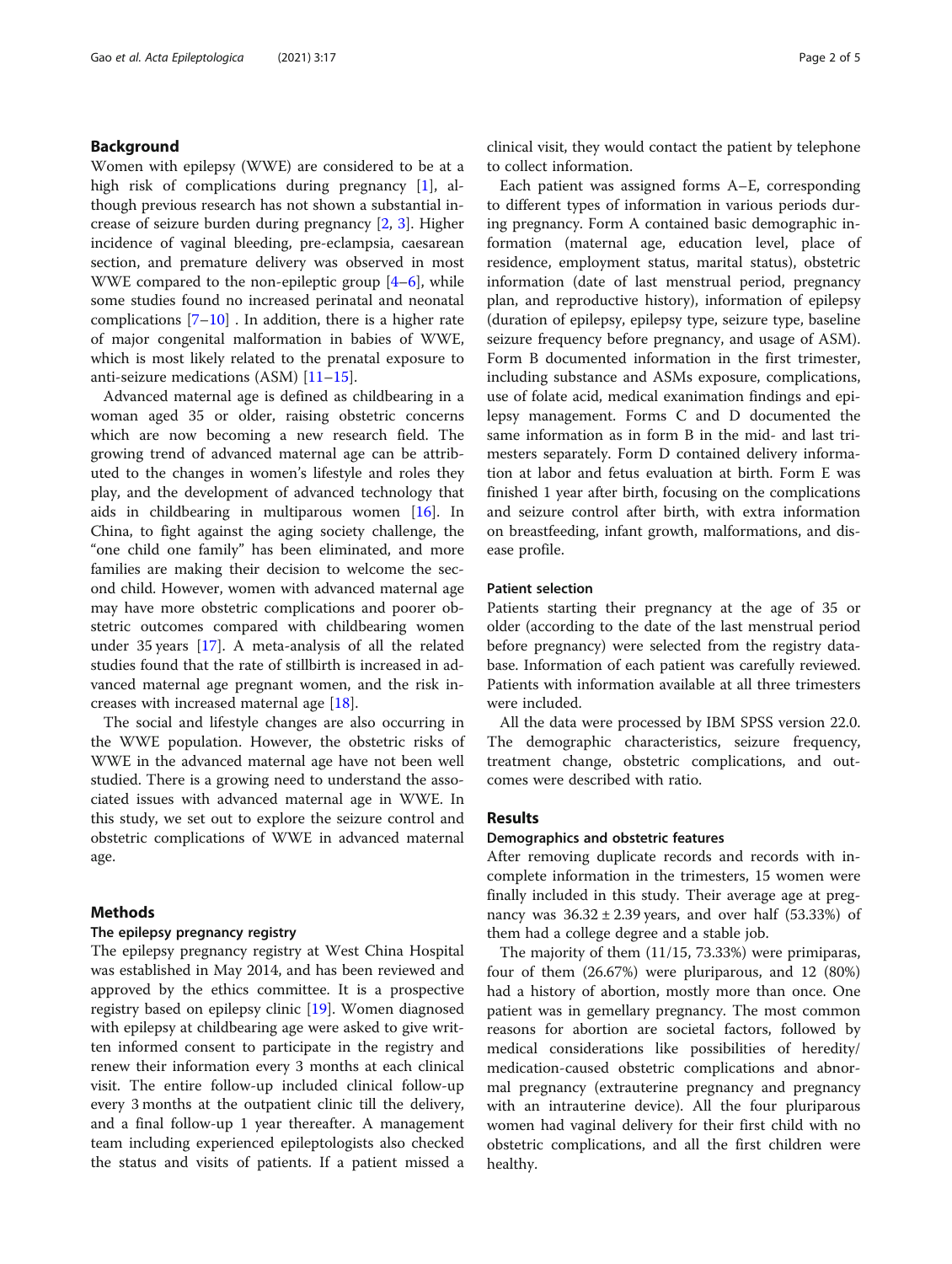# Seizure frequency during pregnancy

Seven patients (46.67%) had two different seizure manifestations before pregnancy. The seizures included focal bilateral tonic-clonic seizures (54.55%), generalized tonic-clonic seizures (22.73%), and focal impaired awareness seizures (18.18%). The seizure types remained unchanged in each patient, and no new seizure types were documented during the pregnancy.

Combining the seizure types together, the seizure frequency was most common at the monthly level, with two patients having focal impaired awareness seizures several times a day. Nine patients had active epilepsy, two were stable, and four withdrew their ASM under surveillance before pregnancy.

The patients with active epilepsy still had seizures during pregnancy. However, the frequency of seizures changed over time (Table 1), except for one patient who had seizures as the same frequency as previous. The frequency of tonic-clonic seizures increased from yearly level (88.89%) before pregnancy and at the first trimester to quarterly level at the mid (77.78%) and last trimesters (55.56%). The patients with stable disease and ASM withdrawal were generally uneventful, but there was one patient having a tonic-clonic seizure at the last trimester, which directly caused premature delivery with precipitate labor. No status epilepticus was documented for any patient.

# Treatment changes during pregnancy

Before pregnancy, six patients were on monotherapy, five on polytherapy (four having two medications and one having three medications), and four under no medication (seizure free, therefore standard ASM withdrawal was applied). The monotherapy included levetiracetam (LEV), carbamazepine (CBZ), topiramate (TPM), and sodium valproate (VPA), preferably LEV (Table 1).

Treatment changed in the group of active epilepsy. Four out of the nine patients stopped medications by themselves to avoid the assumed adverse effects on the fetus. Three resumed their previous drug regimen after visits to epileptologists. One patient was off-medicine during the whole pregnancy, and no increase in seizure frequency was documented for that patient. One patient increased dosage of Lamotrigine in her polytherapy regimen during the first trimester, and then eventually increased dosage of LEV in mid-trimester and Lamotrigine in the last trimester for better seizure control.

| <b>Table. 1</b> Changes of ASM and seizure frequency during different trimesters |  |
|----------------------------------------------------------------------------------|--|
|----------------------------------------------------------------------------------|--|

NO. ASM before pregnancy Seizure frequency before pregnancy ASM changes in the 1st trimester ASM changes in the 2nd trimester ASM changes in the 3rd trimester Seizure frequency change in the 1st trimester Seizure frequency change in the 2nd trimester Seizure frequency change in the 3rd trimester 1 VPA Yearly Stop ASM VPA resumed Increased Increased Increased 2 PHT Monthly Stop ASM PHT resumed Increased Increased Increased 3 CBZ More than 1 year 4 LEV Monthly Stop ASM LEV resumed Increased Increased 5 More than 1 year 6 OXC, LEV Monthly Decreased Decreased 7 More than 1 year 8 More than 1 year 9 LEV Monthly Stop ASM Decreased 10 TPM More than 1 year TPM dose decrease 11 CBZ, LEV Daily Increased Decreased 12 CBZ, LEV Daily **Increased** Decreased Decreased Decreased Decreased Decreased Decreased 13 More than 1 year Increased 14 LTG, LEV Monthly LTG dose increase LEV dose increase LTG dose increase Increased Increased Increased 15 TPM, PHT Monthly **FRIGE TRM→LEV** 

ASM anti-seizure medications, VPA valproate, PHT phenytoin, CBZ carbamazepine, LEV levetiracetam, OXC oxcarbazepine, TPM topiramate, LTG lamotrigine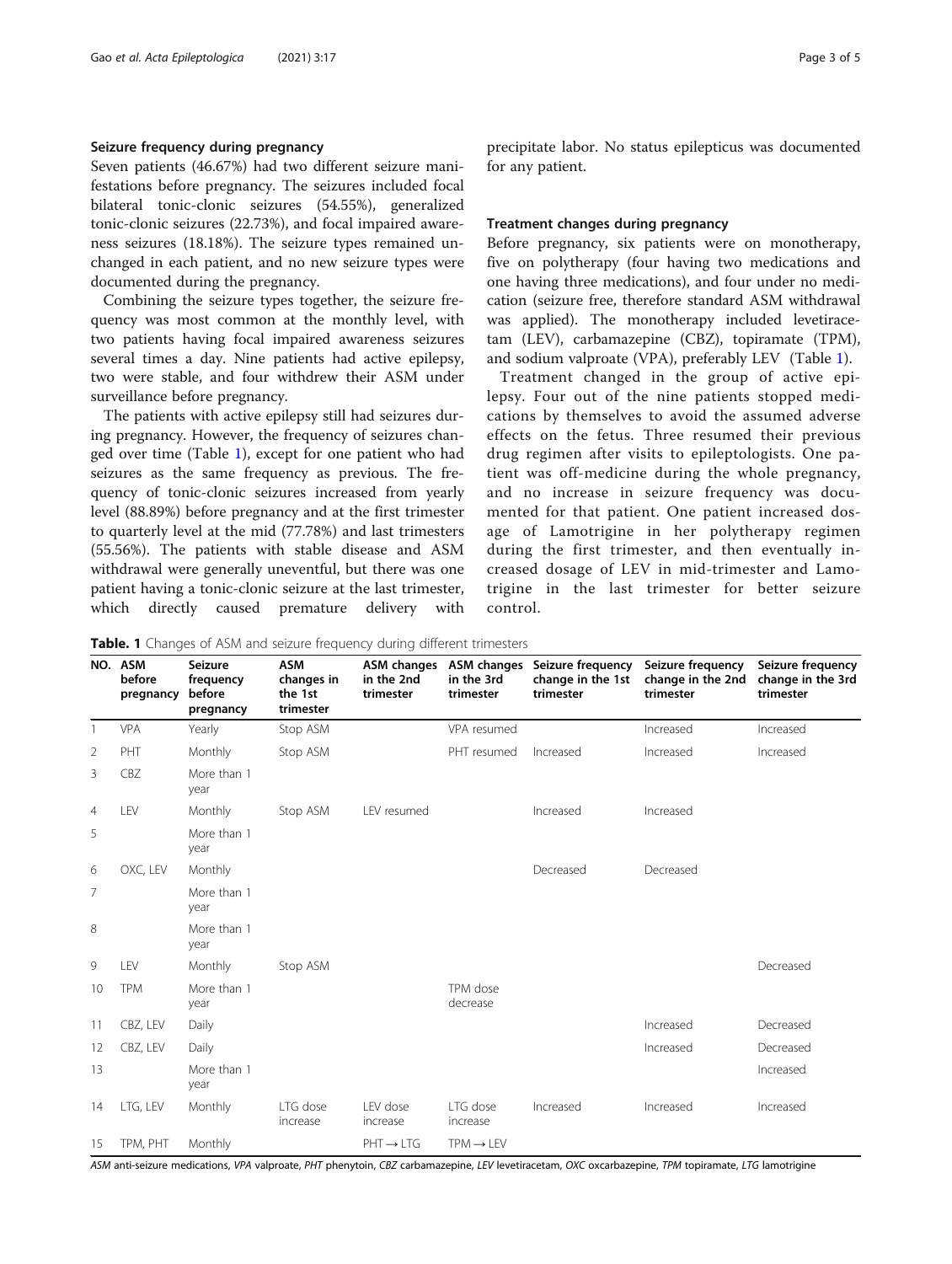### Obstetric complications during pregnancy

Among the 15 patients, 3 had vaginal bleeding in the first trimester, and one had slight elevations of glucose, protein and acetone bodies in the urine but these returned to normal on a re-check 2 weeks later.

Two patients had hypothyroidism at the mid-trimester and were on thyroxine supplement thereafter. One had anemia and was on regular treatment with re-check as well. Six patients had abnormal fetus ultrasound during the mid-trimester, four were found to have circular of the umbilical cord, and two showed slightly abnormal fetal growth compared to the reference.

There were also complications at the last trimester. Two patients had pre-eclampsia together with other accompanying conditions: gestational diabetes, and intrahepatic cholestasis, respectively. The patient with preeclampsia and intrahepatic cholestasis was found with fetal distress in the uterus, and had a premature delivery with third-degree amniotic fluid pollution. Other complications included intrahepatic cholestasis in one patient, and premature delivery with precipitate labor after a tonic-clonic seizure in one patient as stated above.

The data of delivery details were available for 13 patients, including 11 receving Caesarean section, and 2 of vaginal delivery. The Caesarean section was conducted due to the complications at the trimesters or during delivery (e.g., protracted active phase) in 7 patients, following obstetrician's advice in 2 patients, and as to the demand of patients and their families in 2 patients. The average birth weight was  $3,142.50 \pm 670.45$  g; the APGAR (Activity, Pulse, Grimace, Appearance, Respiration) grade ranged 7–10 points for all the patients. Two babies born at low birth weight were documented as 2,170 g and 2,000 g, both being premature deliveries.

# **Discussion**

In this preliminary study, the 15 WWE of advanced maternal age had similar seizure frequency changes as reported data on the general WWE [[2,](#page-4-0) [3\]](#page-4-0), but more complications during pregnancy and delivery compared to the general WWE [[4\]](#page-4-0).

All patients in this study were above 35 years at pregnancy, with an average age of 36.32 years. A majority (73.33%) of them were primiparas and the experience of abortion reflected their concerns about the disease, its potential influence on their offspring, and the adverse effects of ASM. Half of them had a college level or above and a stable job and income, indicating that this particular group of pregnant WWE had a specific lifestyle and role.

Previous studies have shown that, although the seizure frequency changes during pregnancy, the pattern of change is unclear and there is no decisive conclusion on whether the seizure burden is increased or decreased [\[2](#page-4-0), [3\]](#page-4-0). Here, we found that the increase of seizure frequency in the mid-trimester seemed more obvious than in other periods and was related to the increase in tonic-clonic seizures. Most of our patients had tonic-clonic seizures at a yearly level before pregnancy, and the frequency dramatically increased to a quarterly level in mid-trimester and continued till the last trimester. Mawer G et al. found that there are fewer women having convulsive seizures during the second half of pregnancy (21 weeks to term) than in the first 20 weeks. However, this rule does not apply to those on Lamotrigine or polytherapy [\[5\]](#page-4-0). Differently, in this study we compared the seizure frequency changes by trimesters, and did not find a trend of decrease in later pregnancy, neither was there any relationship with the influence of Lamotrigine and polytherapy. This may be due to the hormonal changes or drug concentration changes induced by them. Therefore, studies employing larger numbers of patients are needed to validate the phenomenon and clarify the underlying mechanisms of seizure frequency change during pregnancy.

Better control of seizures in patients with active epilepsy has always been the focus of our work. Consistent with previous studies, the majority of WWE were under monotherapy during pregnancy  $[2, 3]$  $[2, 3]$  $[2, 3]$  $[2, 3]$  $[2, 3]$ . Four patients stopped their medication when found pregnant. These patients need to be educated to stay on their drugs and never withdraw ASM by themselves. Educational programs should emphasize the benefits of continuing medication while notifying them the side effects as well. Meanwhile, for patients on stable epilepsy or already off their ASM, they also need to understand the risk of relapse and be notified to avoid certain factors that could induce seizure onset. In our study, one patient without ASM had a seizure reoccurrence, which caused premature delivery with precipitate labor.

Although there was no controlled group in our study, the obstetric complications during all the trimesters were common in this small sample, including vaginal bleeding, hypothyroidism, anemia, and pre-eclampsia. These complications have been reported previously in other studies, with a higher risk occurring in WWE especially those on medications during pregnancy [\[4,](#page-4-0) [5\]](#page-4-0). In particular, patients in current study showed pre-eclampsia complicated with other conditions like gestational diabetes and intrahepatic cholestasis. The caesarean section rate was also high in our patients, mainly due to the complications occurring at trimesters or during delivery.

# Conclusions

In conclusion, in this preliminary study of advanced maternal age and WWE, although the sample size was small and no control group was included, the results demonstrated common obstetric complications in WWE of advanced maternal age. Future studies with controls